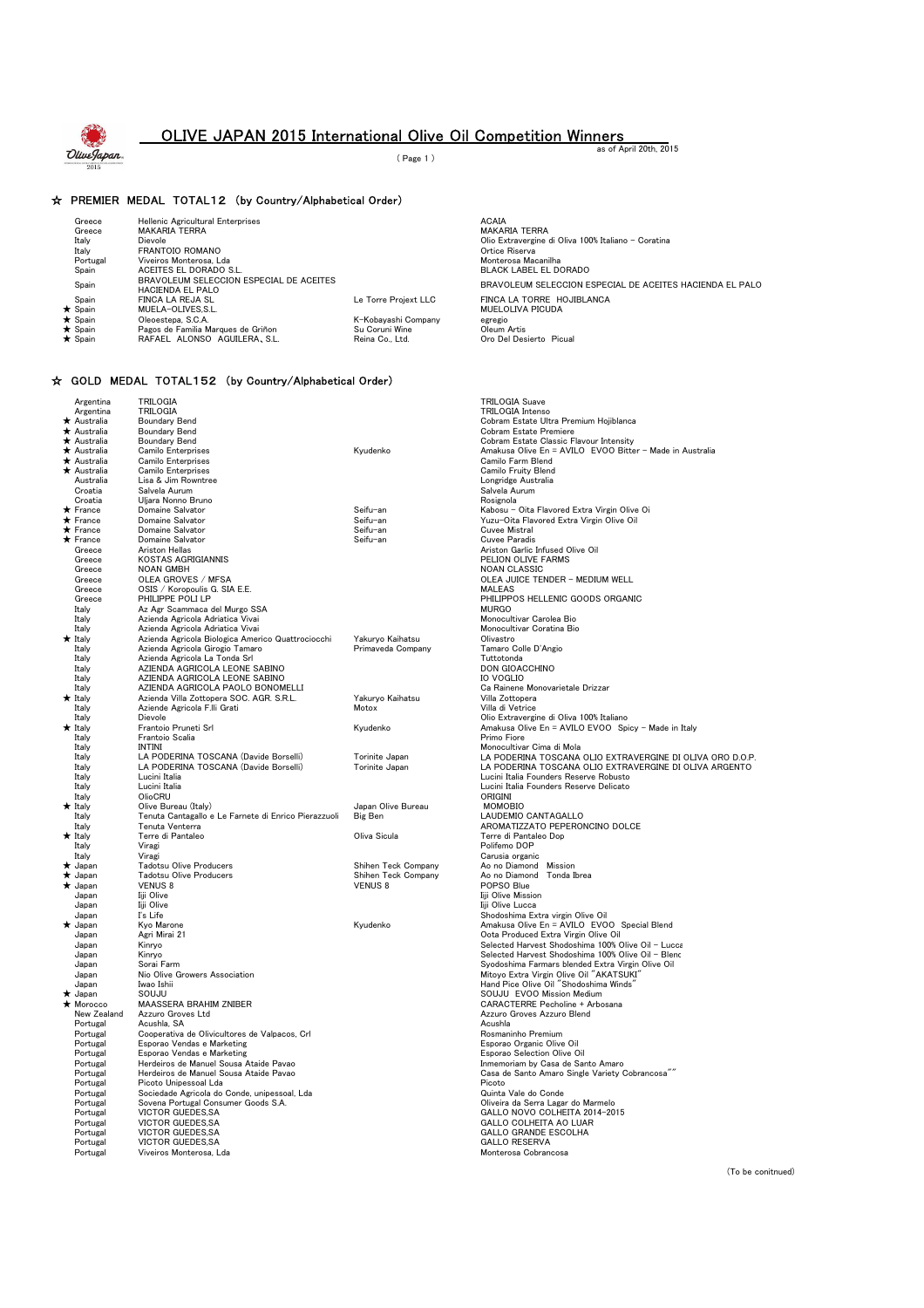(Page 2)

|          |                      |                                           | 2015             |                                                       |
|----------|----------------------|-------------------------------------------|------------------|-------------------------------------------------------|
|          | Spain                | Aceites Almenara S.L.                     | Kino Bussan      | Almenara Extra Virgin Olive Oil Premium               |
|          | $\star$ Spain        | ACEITES CAMPOLIVA S.L. (MELGAREJO)        | Olival Japan     | MELGAREJO HOJIBLANCA PREMIUM                          |
|          |                      | ACEITES CAMPOLIVA S.L. (MELGAREJO)        | Olival Japan     | MELGAREJO FRANTOIO PREMIUM                            |
|          | $\star$ Spain        |                                           |                  |                                                       |
|          | $\star$ Spain        | ACEITES CAMPOLIVA S.L. (MELGAREJO)        | Viebon           | MELGAREJO Extra Virgin Oil PICUAL PREMIUM             |
|          | Spain                | Aceites Guadalentin SL                    |                  | Olizumo                                               |
|          | Spain                | Agroles                                   |                  | Romanico Esencia                                      |
|          | Spain                | <b>ALMAZARA AS PONTIS</b>                 |                  | Vieiru Organic DOP Gata-Hurdes                        |
|          | Spain                | ALMAZARA DEORTEGAS, S.L.                  |                  | <b>DEORTEGAS</b>                                      |
|          |                      |                                           |                  |                                                       |
|          | Spain                | ALMAZARAS DE LA SUBBETICA SL              |                  | RINCON DE LA SUBBETICA                                |
|          | Spain                | ALMAZARAS DE LA SUBBETICA SL              |                  | PARQUEOLIVA SERIE ORO                                 |
|          | Spain                | ALMAZARAS DE LA SUBBETICA SL              |                  | PARQUEOLIVA BIO                                       |
|          | Spain                | ALMAZARAS DE LA SUBBETICA SL              |                  | <b>ALMAOLIVA</b>                                      |
|          |                      | <b>ARODEN</b>                             |                  | <b>CLADIVM</b>                                        |
| *        | Spain                |                                           | Marujyu          |                                                       |
|          | Spain                | Baeturia Organic                          |                  | Baeturia                                              |
| *        | Spain                | Basilippo Gourmet                         | Maruyu           | Basilippo gourmet                                     |
|          | Spain                | <b>CAL SABOI</b>                          |                  | <b>CAL SABOI</b>                                      |
|          | Spain                | Casas de Hualdo                           |                  | Casas de Hualdo / Reserva de Familia                  |
|          |                      | Casas de Hualdo                           |                  | Casas de Hualdo / Picual                              |
|          | Spain                |                                           |                  |                                                       |
|          | Spain                | CASTILLO DE CANENA OLIVE JUICE S.L.       |                  | Castillo de Canena Family Reserve Picual              |
| *        | Spain                | CASTILLO DE CANENA OLIVE JUICE S.L.       |                  | Castillo de Canena Early Royal                        |
| $^\star$ | Spain                | CASTILLO DE CANENA OLIVE JUICE S.L.       |                  | Castillo de Canena Picual Biodynamic                  |
|          | Spain                | Compania Cordobesa de Gestion y Renta S.L |                  | <b>ACEITES 2B PREMIUM</b>                             |
|          | Spain                |                                           |                  | Albares                                               |
|          |                      | CorporacionOleicola jalon Moncayo         |                  |                                                       |
|          | Spain                | CORTIJO ESPIRITU SANTO                    |                  | Cortijo Spiritu_Santo Extra Virgin Olive Oil          |
|          | Spain                | Cristobal Sanchez                         |                  | Cristobal Sanchez                                     |
|          | Spain                | DO ACEITE CAMPO DE CALATRAVA              |                  | PALACIO DE LOS OLIVOS / PALACIO DE LOS OLIVOS         |
|          | Spain                |                                           |                  |                                                       |
|          |                      | E. A. Paramo de Valdecuevas, S.L.U.       |                  | Pago de Valdecuevas                                   |
|          | Spain                | FINCA LA GRAMANOSA                        |                  | FINCA LA GRAMANOSA                                    |
|          | Spain                | Finca La Pontezuela                       |                  | '5 elementos' Secret Blend - Premium Selection-       |
|          | Spain                | <b>GABRIEL ALSINA i LLORENS</b>           |                  | <b>CASTELLO</b>                                       |
| *        | Spain                | GALGON 99 SL                              |                  | ORO BAILEN RESERVA FAMILIAR PICUAL                    |
|          |                      |                                           |                  |                                                       |
|          | $\star$ Spain        | <b>GALGON 99 SL</b>                       |                  | CASA DEL AGUA- ORO BAILEN COUPAGE                     |
|          | Spain                | GESTOSOL S.A.                             |                  | <b>GOURMOLIV</b>                                      |
| *        | Spain                | GOYA EN ESPANA, S.A.U.                    |                  | GOYA EXTRA VIRGIN OLIVE OIL                           |
|          | $\star$ Spain        | GOYA EN ESPANA, S.A.U.                    |                  | GOYA UNICO" EXTRA VIRGIN OLIVE OIL"                   |
|          | Spain                | Hacienda Guzman                           | Minato Trading   | Hacienda Guzman Hojiblanca                            |
|          |                      |                                           |                  |                                                       |
| *        | Spain                | HISPANIA OLIVEWORKS                       | PLAIN COMPANY    | EL CORZO                                              |
|          | Spain                | Hispania Oliveworks                       |                  | Hispania Export Monovarietal Arbequina                |
|          | Spain                | Hispania Oliveworks                       |                  | Hispania Export Original Blend                        |
|          | Spain                | Hoja del Olivo SLU                        |                  | Hoja del Olivo Extra Virgin Olive Oil                 |
|          |                      | KNOLIVE OILS, S.L.                        |                  |                                                       |
|          | Spain                |                                           |                  | <b>KNOLIVE Epicure</b>                                |
| *        | Spain                | LA BISBAL DE FALSET                       | Ramzez           | <b>MONTSACER</b>                                      |
|          | Spain                | <b>LOLA SAGRA BAUTISTA</b>                |                  | CENTENARIUM PREMIUM - NOBLEZA DEL SUR                 |
|          | Spain                | <b>MASIA EL ALTET</b>                     |                  | MASIA EL ALTET PREMIUM"                               |
|          | Spain                | MASIA EL ALTET                            |                  | MASIA EL ALTET SPECIAL SELECTION""                    |
|          |                      |                                           |                  |                                                       |
|          | Spain                | Molino del Genil                          |                  | Seleccion Molino del Genil Picual"                    |
|          | Spain                | MUELA-OLIVES, S.L.                        |                  | <b>VENTA DEL BARON</b>                                |
|          | Spain                | OLEICOLA JAEN S.A.                        |                  | OLEICOLA JAEN AOVE                                    |
|          | Spain                | Oleicola San Francisco                    |                  | Esencial Olive Noviembre - Early harvest              |
|          | Spain                | Oleicola San Francisco                    | Kagoshima Olive  | Green Rich Extra Virgin Olive Oil (Spanish varieties) |
|          |                      |                                           |                  |                                                       |
|          | $\star$ Spain        | Oleoestepa, S.C.A.                        | Kobayashi Kei    | Estepa Virgen                                         |
|          | $\star$ Spain        | Oleoestepa, S.C.A.                        | Kobayashi Kei    | Seleccion                                             |
|          | $\star$ Spain        | OLIVAR DE LA MONJA,S.L                    | Marujyu          | CLARAMUNT ARBEQUINO                                   |
|          | Spain                | OLIVARES DE JAEN, SL                      |                  | OLIVARES DE JAEN - GREEN                              |
|          | Spain                | OLIVARES DE JAEN, SL                      |                  | OLIVARES DE JAEN - SUMMUM                             |
|          |                      |                                           |                  |                                                       |
|          | $\star$ Spain        | PREVIOLEO S.L                             |                  | Ego Sum Subtle Toro de Osborne edition                |
| *        | Spain                | RAFAEL ALONSO AGUILERA, S.L.              | Reina            | Oro Del Desierto Cupage                               |
|          | Spain                | S.C.A. SAN AMADOR                         |                  | <b>TUCCIOLIVA</b>                                     |
|          | Spain                | SCA SAN JUAN DE JAEN                      | DE OLIVA         | SUPREMO Variedad Arbosana                             |
|          | Spain                | Senorios de Relleu SL                     |                  | Senorios de Relleu Intense Coupage                    |
|          |                      |                                           |                  |                                                       |
|          | Spain                | Senorios de Relleu SL                     |                  | Senorios de Relleu Medium Coupage                     |
|          | Spain                | SIMPLY SPANISH PRODUCT S.L.               |                  | Palacio Marques de Viana                              |
|          | Spain                | SUCESORES DE HERMANOS LOPEZ S.A           | DE OLIVA         | <b>MORELLANA</b>                                      |
|          | Tunisia              | Ulysse Agro-Industries                    |                  | Olives & Oliviers                                     |
|          |                      |                                           |                  |                                                       |
|          | Turkey               | Laleli Olive & Olive Oil Establishment    | Miya Kosan       | Laleli Bergamot                                       |
|          | ★ United States      | <b>Boundary Bend</b>                      |                  | Cobram Estate Ultra Premium Picual                    |
|          | ★ United States      | <b>Boundary Bend</b>                      |                  | Cobram Estate Ultra Premium Mission                   |
|          | ★ United States      | <b>Boundary Bend</b>                      |                  | Cobram Estate Super Premium Medium Blend              |
|          | ★ United States      | <b>Boundary Bend</b>                      |                  | Cobram Estate Super Premium Robust Blend              |
|          |                      |                                           |                  |                                                       |
|          | <b>United States</b> | Clotilde JULIEN                           | <b>OLEA FARM</b> | OLEA FARM / Arbequina                                 |
|          | <b>United States</b> | ENZO Olive Oil Company                    |                  | ENZO Medium Organic Extra Virgin Olive Oil            |
|          | <b>United States</b> | Lucero Olive Oil                          |                  | Lucero Olive Oil / Hojiblanca                         |
|          | ★ United States      | Lucero Olive Oil                          |                  | Lucero Olive Oil / Ascolano                           |
|          |                      |                                           |                  |                                                       |
|          | Uruguav              | Agroland S.A.                             |                  | Colinas de Garzon - Italian Blend                     |
|          | Uruguay              | Madebar S.A.                              |                  | O'33 Jose Ignacio Coupage Blanc                       |
|          |                      |                                           |                  |                                                       |

## ☆ SILVER MEDAL TOTAL134 (by Country/Alphabetical Order)

| Argentina          | Miditerra SA                                    |          | Miditerra SA                                                   |
|--------------------|-------------------------------------------------|----------|----------------------------------------------------------------|
| Argentina          | <b>TRILOGIA</b>                                 |          | TRILOGIA Medio                                                 |
| $\star$ Australia  | Boundary Bend                                   |          | Cobram Estate Ultra Premium Picual                             |
| $\star$ Australia  | Camilo Enterprises                              |          | Camilo Blood Orange Infusion                                   |
| <b>★ Australia</b> | Camilo Enterprises                              |          | Camilo Rosemary Infusion                                       |
| Australia          | The Australian Organic Olive Oil Company        |          | Golden Grange Extra Virgin Olive Oil - Special Release Leccino |
| Chile              | Agroindustrial Siracusa S.A.                    |          | Aura Limited Edition                                           |
| Chile              | Agroindustrial Siracusa S.A.                    |          | Aura Premium Blend                                             |
| Chile              | Agroindustrial Siracusa S.A.                    |          | Aura Premium Arbeguina                                         |
| $\star$ Chile      | OLISUR                                          | Kvudenko | Amakusa Olive En - AVILO EVOO Fruity (Made in Chile)           |
| Chile              | Olivos del Sur S.A.                             |          | Olive & Co Limited                                             |
| Chile              | Olivos del Sur S.A                              |          | Olive & Co.                                                    |
| Chile              | Olivos del Sur S.A.                             |          | Santiago Premium                                               |
| $\star$ Croatia    | CUJ WINE & OLIVE OIL                            |          | CUJ WINE & OLIVE OIL / ČRNA                                    |
| Croatia            | Elena Lupic                                     |          | BEMBO / Bembo Extra Virgin Olive Oil                           |
| $\star$ Croatia    | OLEA B.B.                                       |          | Selekcija Belić                                                |
| France             | Domaine de la Lieutenante                       |          | Organic olive oil from the Vallee des Baux de Provence P.D.O.  |
| France             | Moulin a huile de la Chartreuse                 |          | Cuvee Terroir Cuve 12                                          |
| Greece             | Andreas Koutsoumpas                             |          | Secos Greek Organic Extra Virgin Olive Oil                     |
| Greece             | <b>DISCOVER Greek Nutritional Treasures Co.</b> |          | Premium GREEK INDEED                                           |
| $\star$ Greece     | <b>GAEA PRODUCTS</b>                            |          | KALAMATA DOP EXTRA VIRGIN OLIVE OIL                            |
| $\star$ Greece     | <b>GAEA PRODUCTS</b>                            |          | GAEA FRESH EXTRA VIRGIN OLIVE OIL                              |
| Greece             | <b>KASELL</b>                                   |          | ennea" Premium Extra Virgin Olive Oil"                         |
|                    |                                                 |          |                                                                |



(To be continued)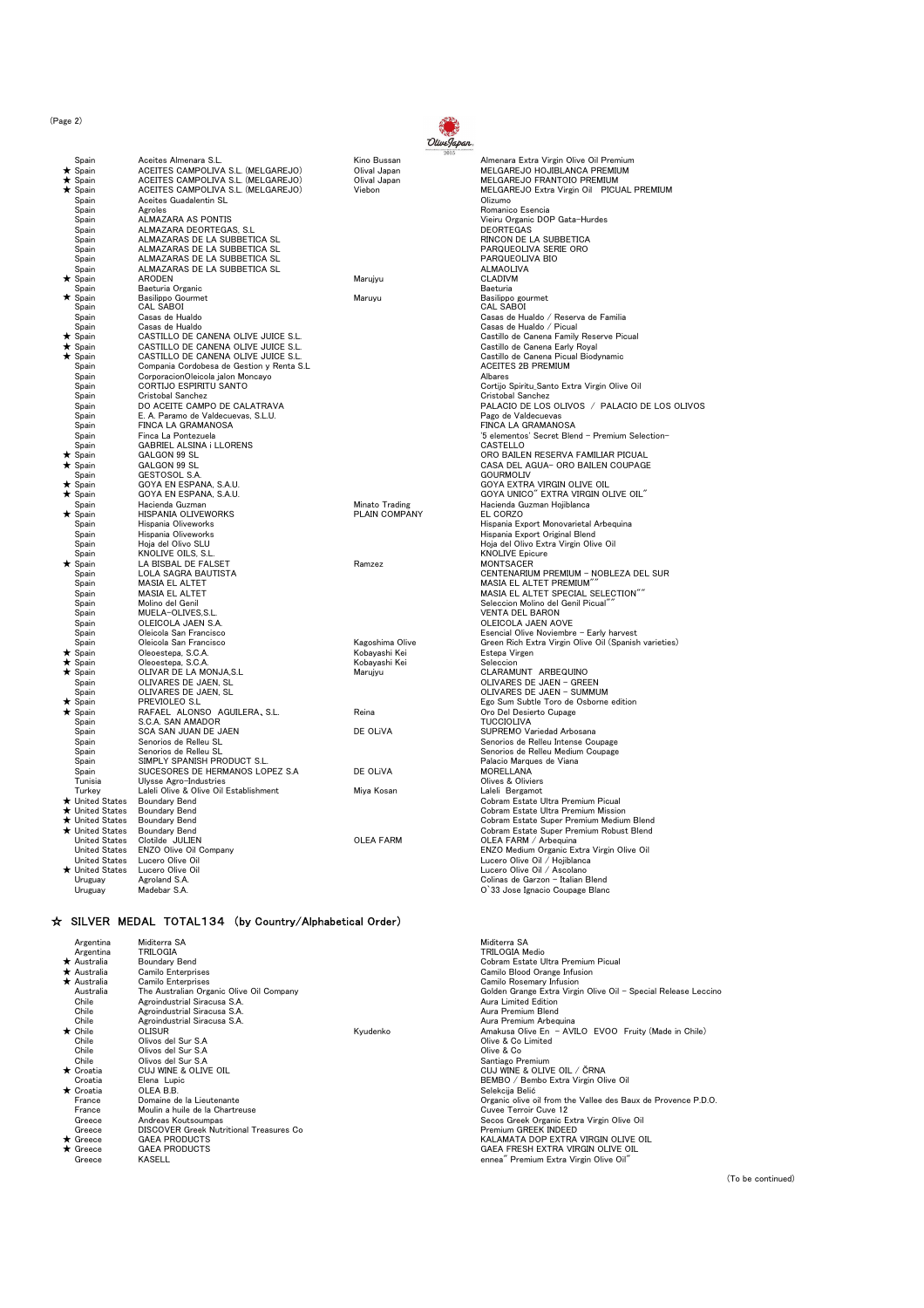(Page 3)

| Greece                            | Katogi & Strofilia S.A.                                                             | OliveJapan.            | <b>KATOGI Mountain Groves</b>                                                                         |
|-----------------------------------|-------------------------------------------------------------------------------------|------------------------|-------------------------------------------------------------------------------------------------------|
| Greece                            | KELIDIS FAMILY - KYKLOPAS S.A.                                                      |                        | KYKLOPAS OLIVE MILL                                                                                   |
| Greece<br>Greece                  | My Olive Tree<br>OLIVELAWON                                                         |                        | My Olive Tree<br><b>ELAWON</b>                                                                        |
| Greece                            | OLOIL.Itd                                                                           |                        | λδ                                                                                                    |
| Greece                            | <b>TZANNOS APOSTOLOS</b>                                                            |                        | biotopos by noos trade premium organic extra virgin olive oil                                         |
| Italy<br>Italy                    | Az.Agr. MOCCARI<br>Az.Agr. MOCCARI                                                  |                        | <b>MOCCARI TRACCIATO</b><br><b>HISTORIA MOCCARI</b>                                                   |
| Italy                             | Azienda Agricola Leonardo Salustri                                                  | Motox                  | Salustri                                                                                              |
| Italy<br>Italy                    | AZIENDA AGRICOLA LEONE SABINO<br>AZIENDA AGRICOLA PAOLO BONOMELLI                   |                        | <b>LA PATRAUN</b><br>Trefort                                                                          |
| Italy                             | Azienda Agricola Pignataro                                                          | Marukichi              | Rolui Az.Agricola Pignataro entry by Marukichi / D.O.P. Organic Monocultivar                          |
| $\star$ Italy                     | Cesare Bianchini                                                                    |                        | NOCELLARA DELL' ETNA<br>DOMENICA FIORE OLIO RESERVA                                                   |
| $\star$ Italy                     | Cesare Bianchini                                                                    |                        | DOMENICA FIORE OLIO VERITAS                                                                           |
| Italy<br>$\star$ Italy            | Cetrone Alfredo<br>Frantoio di Santa Tea                                            |                        | Olio Extra Vergine di Oliva "Cetrone Delicato - De"<br>Frantoio di Santa Tea/Fruttoso                 |
| $\star$ Italy                     | Frantoio di Santa Tea                                                               |                        | Frantoio di Santa Tea/Delicato                                                                        |
| Italy                             | Il Cavallino<br>Olio Arke e Natura di Diliberto Salvatore E.M. & C.                 |                        | il Cavallino Special Edition                                                                          |
| Italy                             | S.a.s.                                                                              | Sorprese               | Arke                                                                                                  |
| $\star$ Italy                     | Olive Bureau (Italy)                                                                | Japan Olive Bureau     | <b>ANTICA SORGENTE</b>                                                                                |
| Italy<br>$\star$ Italy            | Tenuta Venterra<br>Villaponte                                                       | Oliva Sicula           | <b>BLEND INTENSO</b><br>Siculum DOP Bio                                                               |
| ★ Japan                           | <b>Tadotsu Growers Assciation</b>                                                   | Shihen Tech            | Aono Diamond Nevadillo Bronco                                                                         |
| Japan<br>Japan                    | I's Life<br>Olive-en                                                                |                        | Green Lemon Olive Oil<br>1st Origin                                                                   |
| Japan                             | Yamahisa                                                                            |                        | Yamahisa Self Covered                                                                                 |
| Japan<br>Japan                    | Shodoshima Mikage Tongu<br>Nihon Olive Co., Ltd.                                    |                        | "Misaki" Extra Virgin Olive Oil<br>Nagavo made Olive Oil                                              |
| Japan                             | Japan Olive                                                                         |                        | EVOO "Shimaudo"                                                                                       |
| $\bigstar$ Japan<br>★ Morocco     | SOUJI<br>MAASSERA BRAHIM ZNIBER                                                     |                        | SOUJU EVOO Blend<br><b>CARACTERRE - Picholine</b>                                                     |
| $\star$ Morocco                   | <b>MAASSERA BRAHIM ZNIBER</b>                                                       |                        | PECHOLINE                                                                                             |
| Morocco<br>Morocco                | OLEA CAPITAL SLE1 - OLEA TRADING<br>O'live - HUILES DE SAISS                        |                        | Morok o<br>O'live                                                                                     |
| New Zealand                       | Azzuro Groves Ltd                                                                   |                        | Azzuro Groves Tuscan Blend                                                                            |
| New Zealand<br>New Zealand        | D'Arc Grove<br>D'Arc Grove                                                          |                        | D'Arc Grove Blend<br>D'Arc Grove Koroneiki                                                            |
| New Zealand                       | First Drop New Zealand Ltd                                                          |                        | Te Rima J5                                                                                            |
| ★ New Zealand                     | Mill Bay                                                                            | Green Pasture          | Mill Bav<br>Amakusa Olive En AVILO EVOO Bitter (Portugal)                                             |
| ★ Portugal<br>Portugal            | CARM<br><b>CARM SA</b>                                                              | Kyudenko               | <b>CARM PRAEMIUM</b>                                                                                  |
| Portugal                          | Casa Anadia Private Collection                                                      |                        | Casa Anadia Private Collection                                                                        |
| Portugal<br>Portugal              | Esporao Vendas e Marketing<br>Goncalo Rosa da Silva Unipessoal Lda                  |                        | Esporao Dop Moura Olive Oil<br>ANGELICA                                                               |
| Portugal                          | Olivais do Sul                                                                      |                        | <b>ART&amp;SOUL Intensive Emotion</b>                                                                 |
| Portugal<br>Portugal              | Soc. Agricola Quinta da Lagoalva de Cima SA<br>Sovena Portugal Consumer Goods S.A.  |                        | Quinta da Lagoalva<br>Oliveira da Serra Gourmet                                                       |
| Portugal                          | Sovena Portugal Consumer Goods S.A.                                                 |                        | Oliveira da Serra Ouro                                                                                |
| South Africa<br>$\star$ Spain     | <b>RIO LARGO</b><br>ACEITES CAMPOLIVA S.L. (MELGAREJO)                              | Olival                 | RIO LARGO PREMIUM BLEND<br>MELGAREJO COMPOSICION PREMIUM                                              |
| $\star$ Spain                     | ACEITES CAMPOLIVA S.L. (MELGAREJO)                                                  | Olival                 | MELGAREJO ARBEQUINA PREMIUM                                                                           |
| $\star$ Spain<br>$\star$ Spain    | ACEITES CAMPOLIVA S.L. (MELGAREJO)<br>ACEITES CAMPOLIVA S.L. (MELGAREJO)            | Olival<br>Olival       | MELGAREJO SELECCION(GAMA MELGAREJO)<br>MELGAREJO ORIGINAL                                             |
| Spain                             | Aceites Impelte del Bajo Martin, S.L.                                               |                        | <b>IMPELTE ECOLOGICO</b>                                                                              |
| Spain<br>Spain                    | ACEITES MIRASOL S.L.<br>Agroles                                                     |                        | CONDE DE MIRASOL<br>Romanico Organic                                                                  |
| Spain                             | ALMAZARA LA ALQUERIA, S. L.                                                         |                        | PARAJE LA CABANA L'ALQUERIA                                                                           |
| Spain<br>Spain                    | Carrasqueno Gran Seleccion - SCA Virgen del Perpetuo Socorro<br><b>CASA DE ALBA</b> |                        | AOVE Carraqueno Gran Seleccion<br>CASA DE ALBA Early Harvest                                          |
| Spain                             | Casa Presencia                                                                      |                        | Presencia Luxury                                                                                      |
| $\star$ Spain<br>$\star$ Spain    | Caseria de la Virgen<br>CASTILLO DE CANENA OLIVE JUICE S.L.                         | 0 LIVE JAPAN           | <b>ECOLOMAR</b><br>Castillo de Canena Family Reserve Arbequino                                        |
| Spain                             | <b>CATAVINS</b>                                                                     |                        | L'OLI FERRER - UMAMI                                                                                  |
| Spain                             | CHUJO EM Technology<br>Cooperativa Agricola de Cambrils                             | Tokunaga               | Oli d' Oliva Verge Extra                                                                              |
| Spain<br>Spain                    | Cooperativa Agricola de Cambrils                                                    |                        | MESTRAL<br>ARAGEM                                                                                     |
| Spain                             | <b>DCOOP</b>                                                                        | <b>CGC JAPAN</b>       | CORDOLIVA                                                                                             |
| Spain<br>Spain                    | DO ACEITE CAMPO DE CALATRAVA<br>DO ACEITE CAMPO DE CALATRAVA                        |                        | FUCARES / COOP. NTRA. SRA. DE LAS NIEVES<br>PAGO PIEDRABUENA / FERNANDO PIEDRABUENA                   |
| Spain                             | FELIX RUIZ PEREZ                                                                    | PAGOS DE TORAL, S.C.P. | PAGOS DE TORAL SELECCION GOURMET                                                                      |
| $\bigstar$ Spain<br>Spain         | <b>GALGON 99 SL</b><br>Hacienda Guzman                                              | Minato Trading         | ORO BAILEN RESERVA FAMILIAR ARBEQUINA<br>Hacienda Guzman EVOO                                         |
| Spain                             | Hacienda Guzman                                                                     | Minato Trading         | Hachienda Guzman Organic                                                                              |
| Spain<br>Spain                    | <b>HACIENDA IBER</b><br>L'OLIVIER DE XAVIER S.L.U.                                  |                        | HACIENDA IBER UNICO<br><b>BIRDY</b>                                                                   |
| Spain                             | LUQUE FAMILY / ALCUBILLA                                                            | ALCUBILLA 2000, S.L.   | LUQUE ECOLOGICO                                                                                       |
| Spain<br>Spain                    | <b>MASIA EL ALTET</b><br><b>MASIA EL ALTET</b>                                      |                        | MASIA EL ALTET "HIGH QUALITY"<br>MASIA EL ALTET "HIGH END"                                            |
| Spain                             | Molino del Genil                                                                    |                        | Seleccion Molino del Genil Arbequino                                                                  |
| Spain<br>Spain                    | Oleum Priorat Sccl<br>Oleum Priorat Sccl                                            |                        | Oleum Priorat Elixir<br>Oleum Priorat                                                                 |
| Spain                             | Oleum Priorat SccL                                                                  |                        | Oleum Priorat Premium - Organic - 3 First days of harvest                                             |
| $\star$ Spain<br>$\star$ Spain    | OLIVAR DE LA MONJA.S.L<br>OLIVAR DE LA MONJA,S.L                                    | Marujyu<br>Marujyu     | CLARAMUNT PICUAL<br>CLARAMUNT CORONEIKI                                                               |
| Spain                             | Olivos Naturales (innoliva)                                                         | Olivos Naturales S.L.  | Innoliva Premier                                                                                      |
| $\star$ Spain<br>$\bigstar$ Spain | PAGO BALDIOS SAN CARLOS<br>PAGO BALDIOS SAN CARLOS                                  |                        | PAGO BALDIOS SAN CARLOS<br>PAGO BALDIOS SAN CARLOS - FULL MOON                                        |
| $\bigstar$ Spain                  | PAGO BALDIOS SAN CARLOS                                                             |                        | PAGO BALDIOS SAN CARLOS - ORO SAN CARLOS                                                              |
| Spain<br>$\star$ Spain            | Priordei - Agro Foods & Commerce, S.L.<br>RAFAEL ALONSO AGUILERA, S.L.              | Priordei<br>REINA      | Priordei / Infused White Truffle Early Harvest Extra Virgin Olive Oil<br>Oro Del Desierto - Arbeguina |
| Spain                             | S.C.A. SAN VICENTE                                                                  | <b>SCA SAN VICENTE</b> | PUERTA DE LAS VILLAS                                                                                  |
| $\star$ Spain                     | S.C.A.SAN AMADOR                                                                    | Marujyu                | Tuccioliva                                                                                            |
| Spain<br>Spain                    | Samuel lopez Fernandez<br>SCA SAN JUAN DE JAEN                                      | DE OLIVA               | Verde Esmeralda Imagine<br>SUPREMO Variedad Picual                                                    |
| Spain                             | Vianoleo, S. L.                                                                     | <b>ISCO</b>            | IО                                                                                                    |
| Tunisia<br>Tunisia                | <b>HUILNORD GROUP</b><br><b>SETPA SARL</b>                                          |                        | <b>DONIA FRUITY</b><br>AZEYATEEN                                                                      |
| Turkey                            | Anfo Madencilik Patlayıcı Madde Mak. Tar. Nak. San. ve                              |                        | YAVA                                                                                                  |
| $\bigstar$ Turkey                 | Tic. Ltd. Sti.<br>ATAY HOLDING A.S.                                                 | Kyudenko               | Amakusa Olive En AVILO EVOO マイルド(トルコ産)                                                                |
|                                   |                                                                                     |                        |                                                                                                       |
|                                   |                                                                                     |                        | (To be conti                                                                                          |

(To be continued)